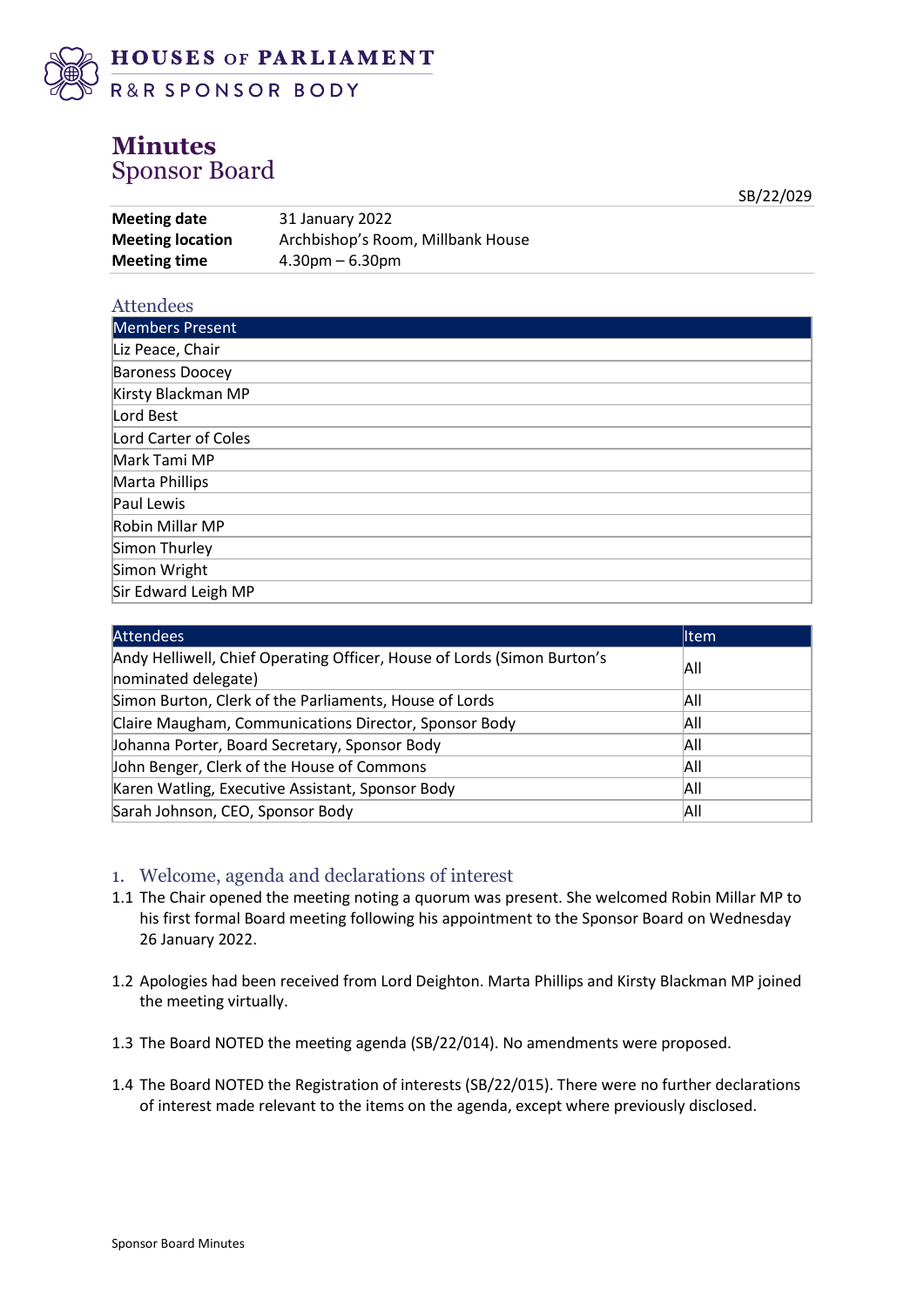

### 2. Minutes of the previous meeting and matters arising

- 2.1 The Board APPROVED the minutes of the January meeting (SB/22/016).
- 2.2 The Board NOTED the requested redactions to the minutes of the December meeting (SB/22/017).
- 2.3 The Board NOTED the progress against the action log (SB/22/018).
- 3. Feedback from House Commissions discussion on the emerging cost & schedule and continued presence (Verbal Update)

**Official:** Sarah Johnson, CEO, Sponsor Body

- 3.1 The CEO reported that the emerging cost & schedule and continued presence work had been discussed with the Commissions of both Houses. The Commissions had expressed the same concerns as the Sponsor Board previously about the length of the decant period. The House of Lords Commission had requested that no further work be done on the continued presence.
- 3.2 The Clerk of the Parliaments said that the Lords Commission were awaiting further information following feedback from the House of Commons Commission.
- 3.3 The Clerk of the House directed the Board to the minutes of the House of Commons Commission of Monday 24 January 2022. The House of Commons Commission would be holding a further meeting to discuss the matter on Tuesday 1 February 2022.
- 3.4 The Board discussed the position of the Programme. They considered whether there would be merit in suggesting to the Commissions that they should ask for work to be done on a muchreduced programme, which could perhaps be mobilised faster and might obviate the need for a lengthy period of decant. This was not what was required by the Act and there would, therefore, need to be a formal instruction to the Sponsor Body. But it was noted that even if the Commissions decided to wind up the Sponsor Board and Body, this would be a useful piece of work that could be completed while the necessary alternative governance arrangements were put in place and while there were still appropriately qualified staff available.
- 3.5 The Board also noted the need to ensure that in the intervening period, before the Commissions decided exactly how an alternative R&R Programme might be pursued, expenditure on the current programme was minimised and nugatory expenditure, as far as possible, avoided.

# 4. House of Lords Decant: QEII Options Selection (SB/22/019) **Official:** Amanda Colledge, Business Case Director, Sponsor Body

4.1 The paper would be considered at a future meeting.

5. Main Estimate 2022/23 & Phase 1 Expenditure Limit (SB/22/020) **Official:** Gurdip Juty, Corporate Services & Finance Director, Sponsor Body